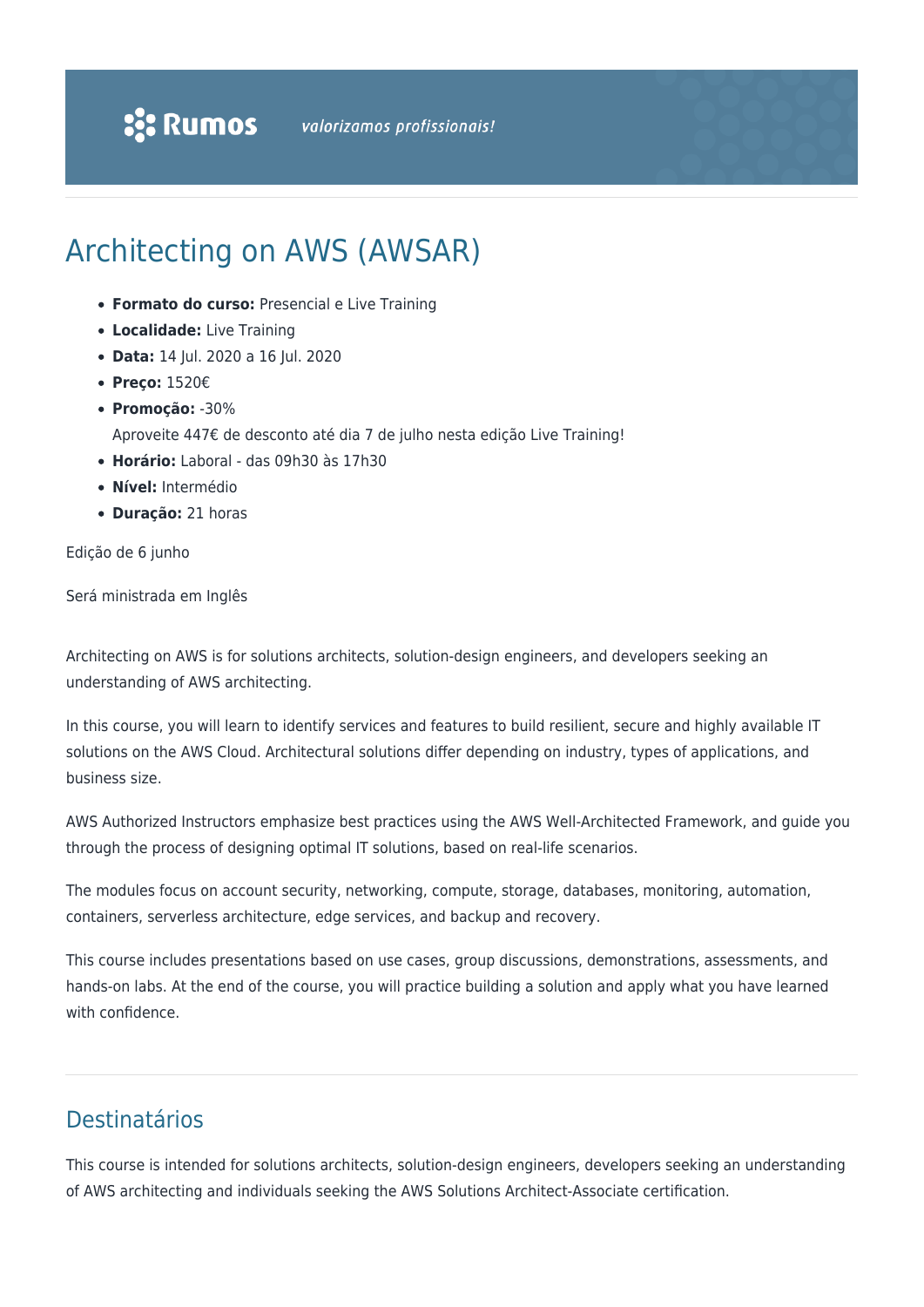# Pré-requisitos

We recommend that attendees of this course have the following prerequisites:

AWS Cloud Practitioner Essentials, or

- Working knowledge of distributed systems
- Familiarity with general networking concepts
- Familiarity with IP addressing
- Working knowledge of multi-tier architectures
- Familiarity with cloud computing concepts

### **Objectivos**

- Identify AWS architecting basic practices.
- Explore using the AWS management tools: The AWS Console, Command Line Interface (CLI), and CloudFormation in a lab environment.
- Examine the enforcement of accounts security using policies.
- Identify the elements that build an elastic, secure, virtual network that includes private and public subnets.
- Practice building an AWS core networking infrastructure.
- Determine strategies for a layered security approach to Virtual Private Cloud (VPC) subnets.
- Identify strategies to select the appropriate compute resources based on business use-cases.
- Practice building a VPC and adding an Elastic Cloud Compute (EC2) instance in a lab environment.
- Practice installing an Amazon Relational Database Service (RDS) instance and an Application Load Balancer (ALB) in the VPC you created.
- Compare and contrast AWS storage products and services, based on business scenarios.
- Compare and contrast the different types of AWS database services based on business needs.
- Practice building a highly available, auto-scaling database layer in a lab.
- Explore the business value of AWS monitoring solutions.
- Identify and discuss AWS automation tools that will help you build, maintain and evolve your infrastructure.
- Discuss network peering, VPC endpoints, gateway and routing solutions based on use-cases.
- Discuss hybrid networking configurations to extend and secure your infrastructure.
- Discuss the benefits of microservices as an effective decoupling strategy to power highly available applications at scale.
- Explore AWS container services for the rapid implementation of an infrastructure-agnostic, portable application environment.
- Identify the business and security benefits of AWS serverless services based on business examples.
- Practice building a serverless infrastructure in a lab environment.
- Discuss the ways in which AWS edge services address latency and security.
- Practice building a CloudFront deployment with an S3 backend in a lab environment.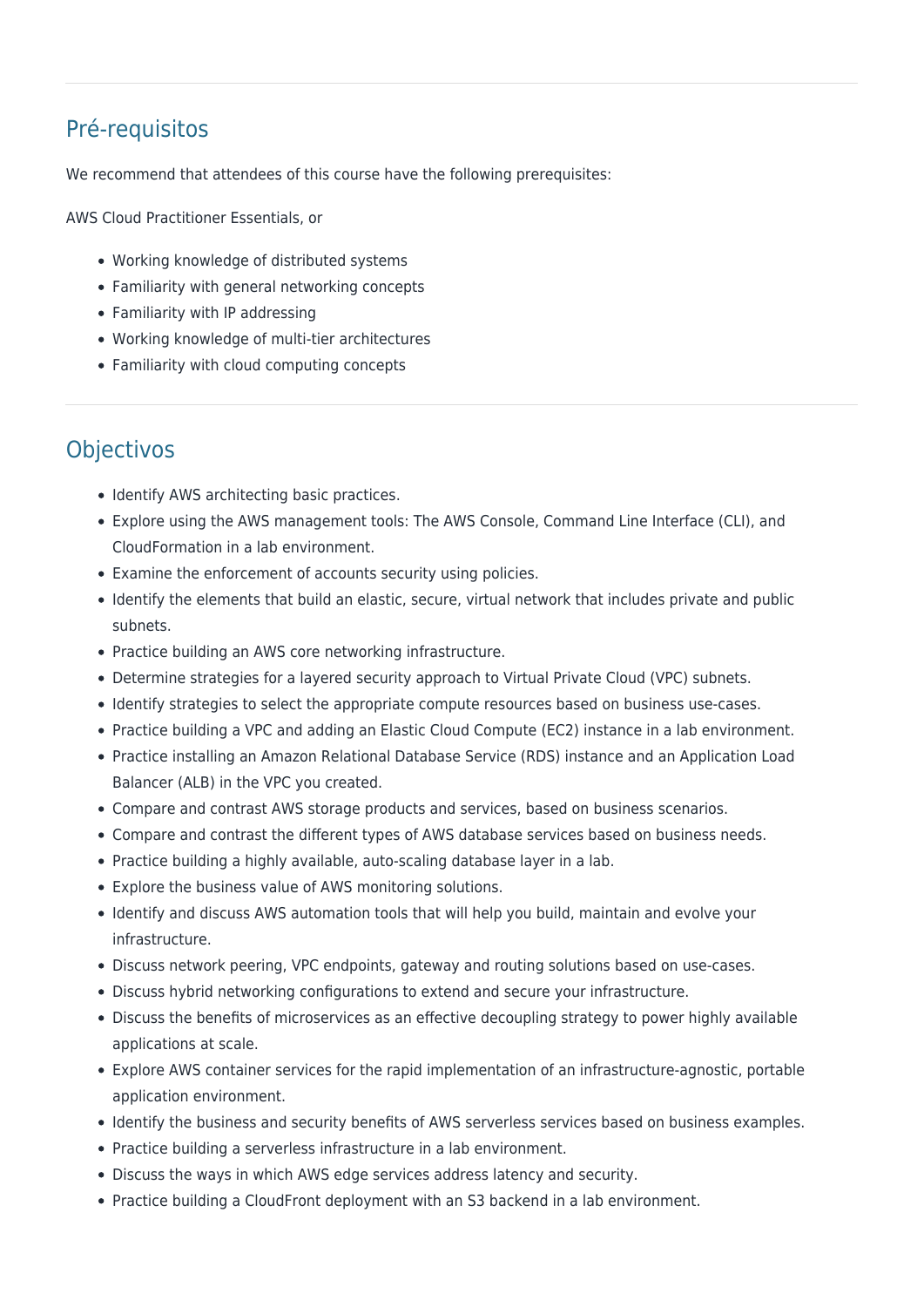- Explore AWS backup, recovery solutions, and best practices to ensure resiliency and business continuity.
- Build a highly available and secure cloud architecture based on a business problem, in a project-based facilitator-guided lab

### Programa

#### **Day 1**

#### **Introductions & Course Map review**

Welcome and course outcomes

#### **Architecting Fundamentals Review**

- AWS Services and Infrastructure
- Infrastructure Models
- AWS API Tools
- Securing your infrastructure
- The Well-Architected Framework
- Hands-on lab: Explore Using the AWS API Tools to Deploy an EC2 Instance

#### **Account Security**

- Security Principals
- Identity and Resource-Based Policies
- Account Federation
- Introduction to Managing Multiple Accounts

#### **Networking, Part 1**

- IP Addressing
- Amazon Virtual Private Cloud (VPC), Patterns and Quotas
- Routing
- Internet Access
- Network Access Control Lists (NACLs)
- Security Groups

#### **Compute**

- Amazon Elastic Cloud Compute (EC2)
- EC2 Instances and Instance Selection
- High Performance Computing on AWS
- Lambda and EC2, When to Use Which
- Hands-On Lab: Build Your Amazon VPC Infrastructure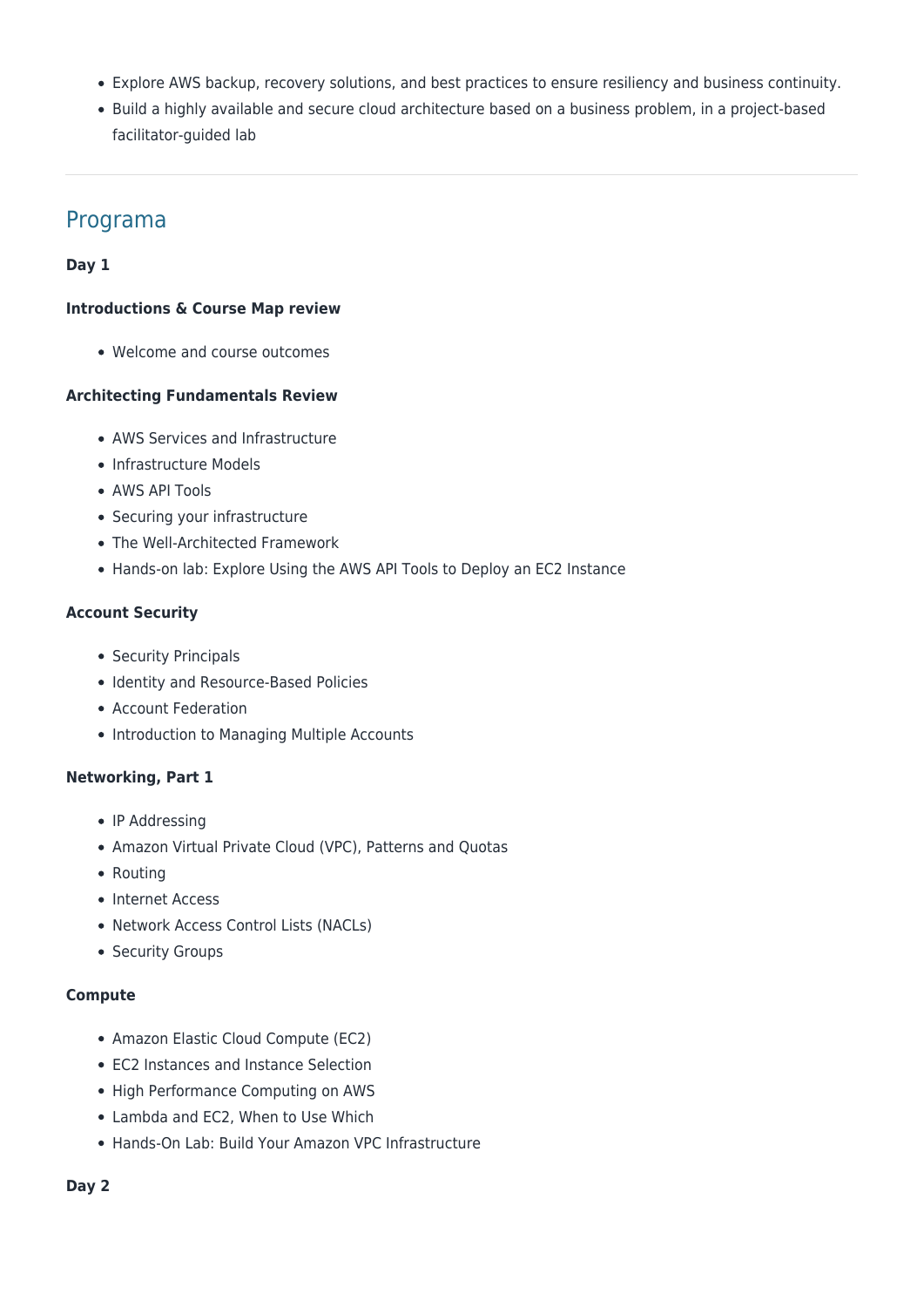#### **Storage**

- Shared File Systems
- Shared EBS Volumes
- Amazon S3, Security, Versioning and Storage Classes
- Data Migration Tools

#### **Database Services**

- AWS Database Solutions
- Amazon Relational Database Services (RDS)
- DynamoDB, Features and Use Cases
- Redshift, Features, Use Cases and Comparison with RDS
- Scaling
- Caching and Migrating Data
- Hands-on Lab: Create a Database Layer in Your Amazon VPC Infrastructure

#### **Monitoring and Scaling**

- Monitoring: CloudWatch, CloudTrail, and VPC Flow Logs
- Invoking Events
- Elastic Load Balancing
- Auto Scaling Options and Monitoring Cost
- Hands-on Lab: Configure High Availability in Your Amazon VPC

#### **Automation**

- CloudFormation
- AWS Systems Manager

#### **Containers**

- Microservices
- Monitoring Microservices with X-Ray
- Containers

#### **Day 3**

#### **Networking Part 2**

- VPC Peering & Endpoints
- Transit Gateway
- Hybrid Networking
- Route 53

#### **Serverless Architecture**

- Amazon API Gateway
- Amazon SQS, Amazon SNS